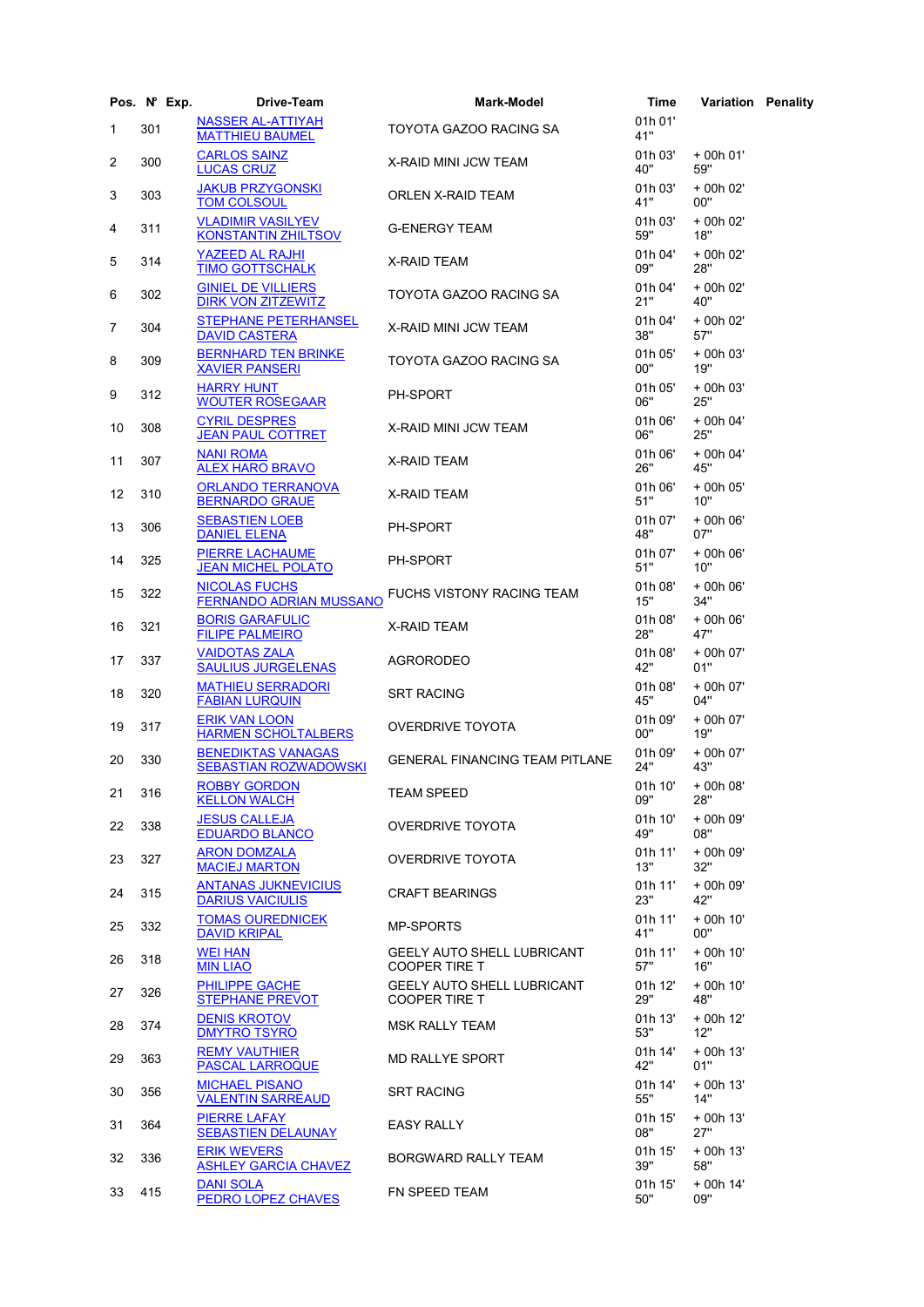|        | Pos. N° Exp. | Drive-Team                                                                                 | <b>Mark-Model</b>                | Time           | <b>Variation Penality</b> |  |
|--------|--------------|--------------------------------------------------------------------------------------------|----------------------------------|----------------|---------------------------|--|
| 34     | 367          | <b>BLADE HILDEBRAND</b><br><b>BILL CONGER</b>                                              | <b>TEAM SPEED</b>                | 01h 16'<br>11" | + 00h 14'<br>30"          |  |
| 35     | 319          | <b>RONAN CHABOT</b><br><b>GILLES PILLOT</b>                                                | <b>OVERDRIVE TOYOTA</b>          | 01h 18'<br>03" | + 00h 16'<br>22"          |  |
| 36     | 347          | <b>TIM CORONEL</b><br><b>TOM CORONEL</b>                                                   | MAXXIS DAKARTEAM                 | 01h 18'<br>04" | $+$ 00h 16'<br>23"        |  |
| 37     | 392          | <b>DIEGO WEBER</b><br><b>JUAN JOSE PONCE AYLWIN</b>                                        | DURO4X4.COM                      | 01h 19'<br>30" | + 00h 17'<br>49"          |  |
| 38     | 353          | <b>STEPHANE HENRARD</b><br><b>GATIEN DU BOIS</b>                                           | HENRARD RACING TEAM              | 01h 19'<br>36" | + 00h 17'<br>55"          |  |
| 39     | 324          | <b>ISIDRE ESTEVE PUJOL</b><br><b>TXEMA VILLALOBOS</b>                                      | SODICARS RACING                  | 01h 19'<br>59" | + 00h 18'<br>18"          |  |
| 40     | 369          | <b>VINCENT GUINDANI</b><br><b>STEPHANE NGUYEN QUAC</b><br><b>VINH</b>                      | <b>TEAM BBR</b>                  | 01h 20'<br>16" | + 00h 18'<br>35"          |  |
| 41     | 387          | <b>FRANCISCO LEON</b><br><b>TOMAS HIRAHOKA</b>                                             | ALTA RUTA 4X4 PERU               | 01h 20'<br>56" | + 00h 19'<br>15"          |  |
| 42     | 383          | <b>BALAZS SZALAY</b><br><b>LASZLÓ BUNKOCZI</b>                                             | OPEL DAKAR TEAM                  | 01h 22'<br>02" | + 00h 20'<br>21"          |  |
| 43     | 346          | <b>COLE POTTS</b><br><b>MAX EDDY</b>                                                       | <b>TEAM SPEED</b>                | 01h 22'<br>03" | + 00h 20'<br>22"          |  |
| 44     | 375          | <b>ADRIEN GOGUET</b><br><b>GREGORY GILSON</b>                                              | <b>TEAM BBR</b>                  | 01h 22'<br>16" | + 00h 20'<br>35"          |  |
| 45     | 429          | <b>SHAMEER VARIAWA</b><br><b>ZAHEER BODHANYA</b>                                           | <b>SVR</b>                       | 01h 22'<br>28" | + 00h 20'<br>47"          |  |
| 46     | 305          | <b>MARTIN PROKOP</b><br><b>JAN TOMANEK</b>                                                 | <b>MP-SPORTS</b>                 | 01h 22'<br>33" | + 00h 20'<br>52"          |  |
| 47     | 389          | <b>HE ZHITAO</b><br><b>KAI ZHAO</b>                                                        | YONG RACING TEAM                 | 01h 22'<br>54" | + 00h 21'<br>13"          |  |
| 48     | 414          | <b>DIEGO HEILBRUNN</b><br><b>JUAN PEDRO CILLONIZ</b><br><b>DUCLOS</b>                      | TEAM CAN-AM PERU                 | 01h 23'<br>02" | + 00h 21'<br>21"          |  |
| 49     | 345          | <b>JUAN SILVA</b>                                                                          | <b>CRT RACING TEAM</b>           | 01h 23'<br>27" | + 00h 21'<br>46"          |  |
| 50     | 386          | <b>YUXIANG LIANG</b><br><b>HONGTAO KOU</b>                                                 | YONG RACING TEAM                 | 01h 23'<br>49" | + 00h 22'<br>08"          |  |
| 51     | 333          | <b>JEAN - PASCAL BESSON</b><br><b>JEAN BRUCY</b>                                           | <b>EASY RALLY</b>                | 01h 24'<br>11" | + 00h 22'<br>30"          |  |
| 52     | 413          | <b>BYAMBATSOGT UDIIKHUU</b><br><b>BYAMBADELGER UDIIKHUU</b>                                | <b>TEAM MONGOLIE</b>             | 01h 24'<br>16" | + 00h 22'<br>35"          |  |
| 53 424 |              | PHILIPPE LAMBILLIOTTE<br><b>MAXIME LAMBILLIOTTE</b>                                        | HENRARD RACING TEAM              | 01h 24'<br>30" | + 00h 22'<br>49"          |  |
| 54     | 339          | <b>MAIK WILLEMS</b><br><b>ROBERT VAN PELT</b>                                              | <b>BASTION HOTELS DAKAR TEAM</b> | 01h 24'<br>48" | + 00h 23'<br>07"          |  |
| 55     | 329          | <b>JURGEN SCHRODER</b><br><b>DANIEL SCHRODER</b>                                           | <b>SOUTH RACING</b>              | 01h 24'<br>52" | + 00h 23'<br>11"          |  |
| 56     | 377          | <b>AHMED ALKUWARI FAHAD</b><br><b>ANGELO MONTICO</b>                                       | C.A.T. RACING YAMAHA             | 01h 24'<br>52" | + 00h 23'<br>11"          |  |
| 57     | 396          | <b>THIERRY PITAVY</b><br><b>GILLES COLOMBET</b>                                            | <b>TEAM BBR</b>                  | 01h 24'<br>57" | + 00h 23'<br>16"          |  |
| 58     | 384          | <b>FERNANDO FERRAND</b><br><b>MALATESTA</b><br><b>FERNANDO FERRAND DEL</b><br><b>BUSTO</b> | <b>PRO RAID PERU</b>             | 01h 27'<br>09" | + 00h 25'<br>28"          |  |
| 59     | 419          | <b>THOMAS BELL</b><br><b>PATRICK MCMURREN</b>                                              | SABERTOOTH MOTORING ADVENTURE    | 01h 27'<br>35" | + 00h 25'<br>54"          |  |
| 60     | 439          | <b>BERND HANNS HOFFMAN</b><br><b>JUAN CARLOS CARIGNANI</b>                                 | <b>HI-RAIDSPORT</b>              | 01h 28'<br>04" | + 00h 26'<br>23"          |  |
| 61     | 382          | <b>DANIEL SASKIN</b><br><b>SASA BITTERMAN</b>                                              | <b>TEAM BBR</b>                  | 01h 28'<br>06" | + 00h 26'<br>25"          |  |
| 62     | 371          | <b>CAMELIA LIPAROTI</b><br><b>ROSA ROMERO FONT</b>                                         | C.A.T. RACING YAMAHA             | 01h 29'<br>05" | + 00h 27'<br>24"          |  |
| 63     | 422          | <b>BRUNO AFONSO MARTINS</b><br><b>RUI JORGE PEREIRA</b><br><b>FERREIRA</b>                 | <b>TEAM BBR</b>                  | 01h 29'<br>36" | + 00h 27'<br>55"          |  |
| 64     | 432          | NICOLAS RICARDO ZINGONI<br><b>PEDRO USANDIZAGA</b>                                         | ATV PATAGONIA RACING TEAM        | 01h 29'<br>41" | + 00h 28'<br>00"          |  |